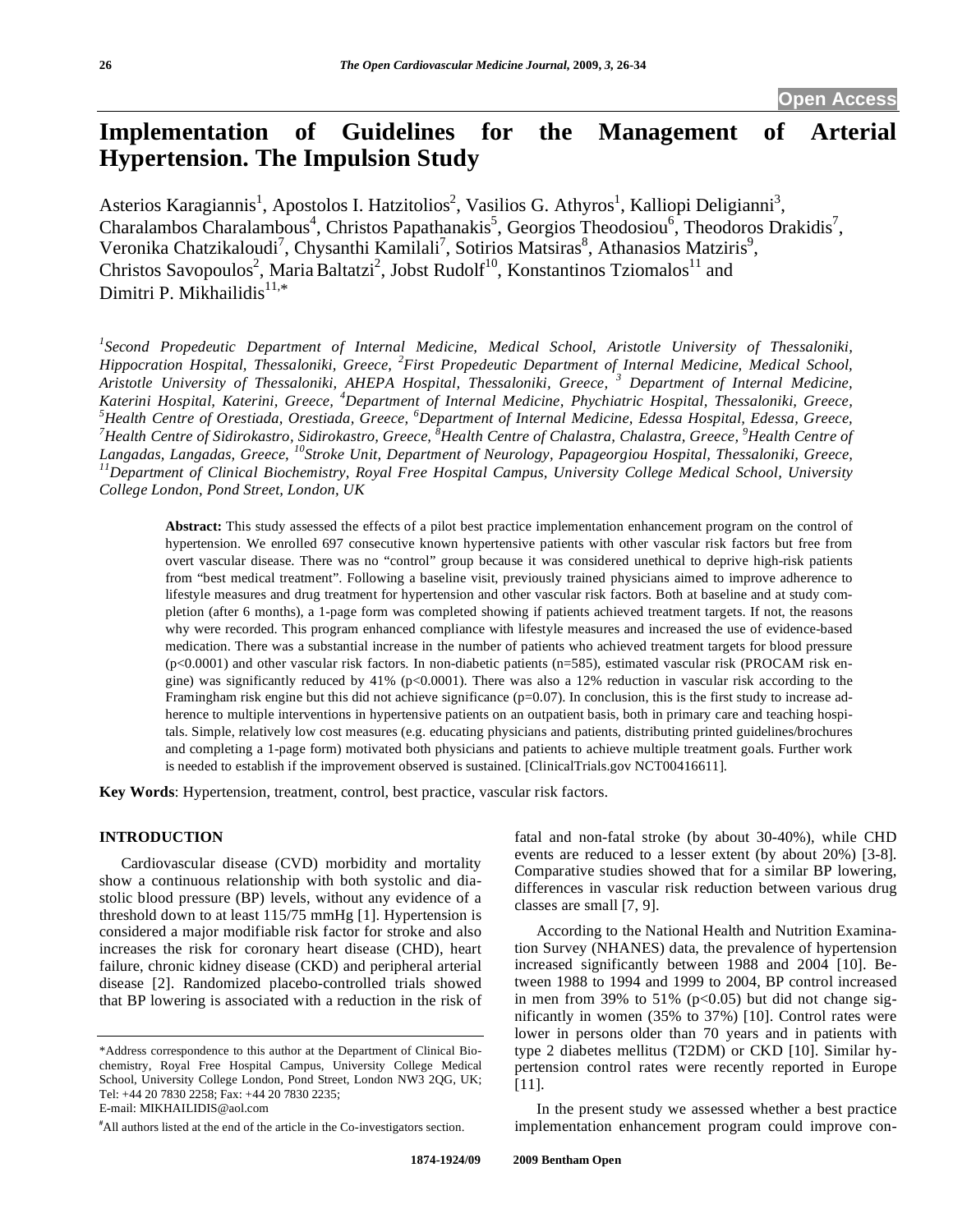trol of hypertension and other vascular risk factors in hypertensive patients without clinically overt vascular disease.

# **STUDY DESIGN AND METHODS**

 The IMPULSION (Implementation of guidelines for the management of arterial hypertension). Study was conducted during 2006-2007 under the auspices of the Regional (Bureau) Authority of the Ministry of Health for Northern Greece-Central Macedonia. The Working Groups for the identification and treatment of hypertension of the Hellenic Atherosclerosis Society and the Greek Society of General Practitioners jointly conducted the study. The study received ethical approval and informed consent was obtained from all patients before enrolment. This study is registered as ClinicalTrials.gov NCT00416611.

#### **Definition of Hypertension, Dyslipidemia, T2DM and Metabolic Syndrome (MetS)**

 At baseline, BP was measured in both arms by a trained physician using a standard mercury sphygmomanometer after 5 min rest with the subject in the sitting position. The arm with the highest reading was selected [2, 12]. The mean of 2 measurements, taken 1 min apart, was recorded in the selected arm. The disappearance of Korotkoff sound (onset of phase 5) was used to define diastolic BP (DBP). All patients were on treatment with antihypertensive medication [13]. Hypertension was considered to be controlled if the BP was  $\leq$ 140/90 mmHg. In patients with T2DM, BP was considered to be controlled when it was  $\leq$ 130/80 mmHg [13].

 Patients were considered to have dyslipidemia when: i) low density lipoprotein cholesterol (LDL-C) levels were <160 mg/dl (4.2 mmol/l), <130 mg/dl (3.4 mmol/l), <100 mg/dl  $(2.6 \text{ mmol/l})$  or  $\lt 70 \text{ mg/dl}$   $(1.8 \text{ mmol/l})$  in lower risk, moderate/moderately high risk, high risk (CHD or CHD risk equivalents) or very high risk (CHD with T2DM or MetS or smoking) patients, respectively [14], ii) high density lipoprotein cholesterol (HDL-C) levels were < 40 mg/dl (1.0 mmol/l) in both genders [15], iii) non-HDL-C levels were >30 mg/dl higher than the LDL-C target levels (according to risk status) in patients with triglyceride (TG) levels >200 mg/dl (2.2 mmol/l) [14], or, iv) patients were on lipid-lowering treatment. Only patients with TG levels <400 mg/dl (4.5 mmol/l) were included in the study, since the Friedewald formula  $[LDL-C = total cholesterol - (TG / 5 + HDL-C)$ in mg/dl] was used to calculate LDL-C levels.

 According to the American Diabetes Association criteria, patients were considered to have T2DM when the fasting venous plasma glucose levels were  $\geq$ 126 mg/dl (7.0 mmol/l) on 2 consecutive assessments or if they were on treatment for T2DM [16].

 Participants with 3 or more of the following criteria [according to the National Cholesterol Educational Program Adult Treatment Panel III (NCEP ATP III) report] [17] were considered to have MetS:

- 1. Waist circumference (WC) >102 cm in men and >88 cm in women
- 2. Fasting TG  $\geq$ 150 mg/dl (1.7 mmol/l) or on treatment for TG
- 3. HDL-C <40 mg/dl  $(1.0 \text{ mmol/l})$  in men and <50 mg/dl (1.3 mmol/l) in women or on treatment for HDL-C
- 4. BP  $\geq$ 130/85 mmHg or use of antihypertensive medication
- 5. Fasting venous plasma glucose  $\geq$ 110 mg/dl (6.1 mmol/l) or treatment

### **Study Design - Study Cohort**

 This was a best practice prospective study. Physicians from Health Centres (primary care) or Hospitals (secondary care) recruited consecutive consenting patients with known hypertension, with or without other vascular risk factors, but free of overt CVD at baseline. A total of 697 hypertensive patients were enrolled. Seven additional patients that were planning to move to a region outside the program area did not agree to participate. These 7 patients were not different in their demographic or clinical characteristics from those who agreed to participate. Besides, their number is so small that it could not have changed the baseline status or final outcome. Apart from these 7 patients, no other patient refused to participate.

 During the first visit, personal and family history, as well as medication, was recorded in a specially designed 1-page form (Table **1**). A physical examination was also carried out. Afterwards, laboratory tests were performed at the hospital following a 12h fast, at which time a second physical examination was performed to confirm the clinical findings.

# **Intervention**

 Before study initiation and during the study physicians attended an educational and problem solving program. In all there were 7 meetings. The educational components were presentation of current guidelines for hypertension, dyslipidemia, T2DM, MetS and nutrition (specific diets based on a Greek variation of the Mediterranean diet). Up to date treatment protocols were also discussed. This took 4 meetings. The other 3 meetings were for technical problem solving during the study. To facilitate physician education we supplied current guidelines for the treatment of hypertension and other risk factors and an information brochure for the patients providing advice on lifestyle measures. All these documents (Patient Data Form, Guidelines for the Physician, Patient Brochure) were written using a computer and photocopies were distributed. This was deemed to be a low cost procedure. The physicians agreed to participate as part of their continuing medical education program. They also wanted to have more patients at goal for CVD risk factors.

 During the study, an intensification of treatment in terms of lifestyle advice, new drugs or titration of already prescribed drugs was implemented aiming to reach multiple treatment targets. Physicians also advised each patient to improve compliance with a healthier lifestyle and drug treatment. The lifestyle changes included smoking cessation, weight reduction, increased physical activity, decreased salt intake, moderate alcohol consumption and a Mediterranean diet. The patients were advised as to how often they should consume non-refined cereals (e.g. whole grain bread, pasta and rice), potatoes, fruits, vegetables, legumes, fish, red meat and products, poultry, full fat dairy products (cheese, yoghurt and milk), olive oil in cooking and alcoholic beverages [18]. Compliance to the Mediterranean diet was assessed using a 10-unit scale.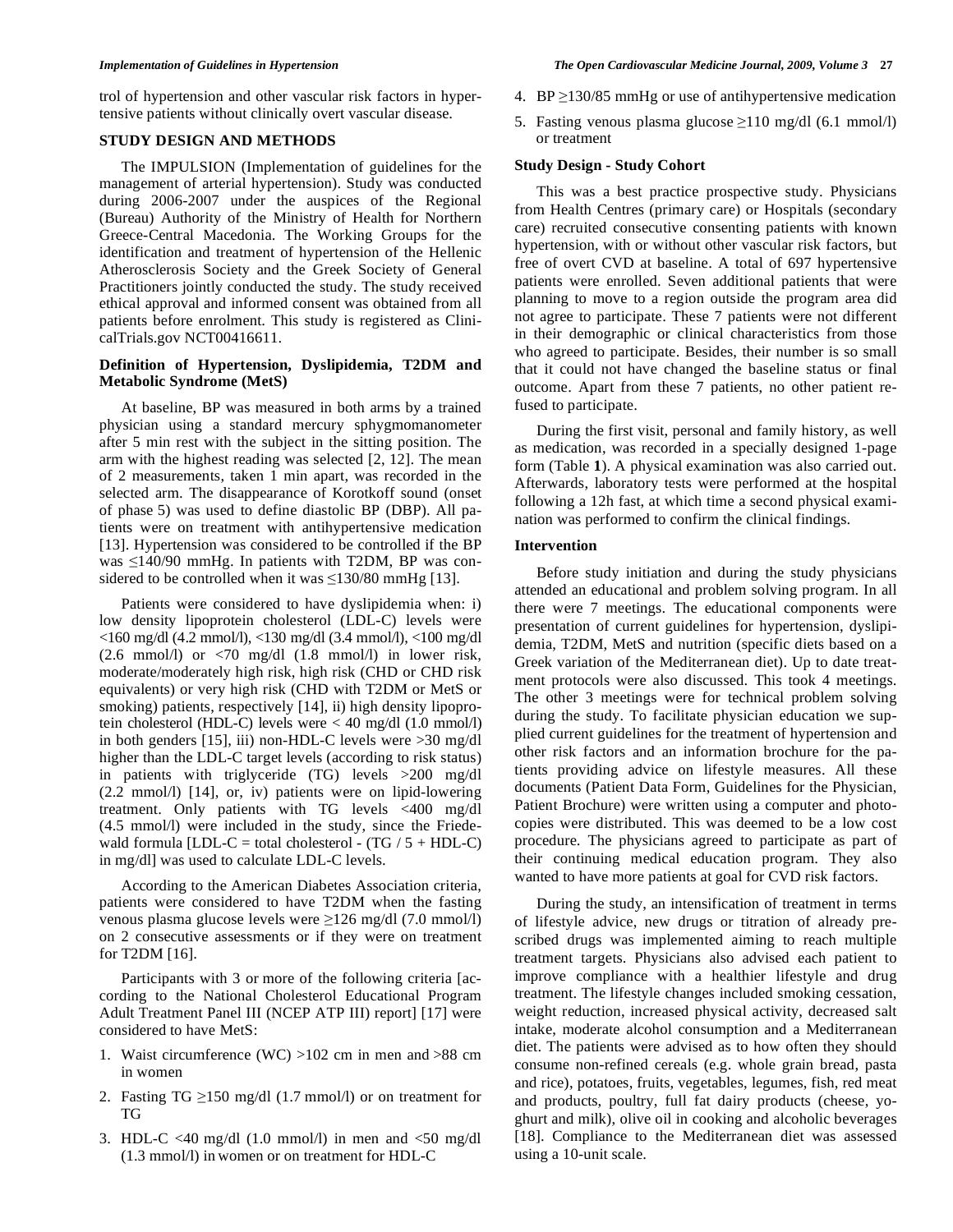# **Table 1. Patient Data Form**

# **PATIENT DATA**

| Initials:                                                                         |  |                 |         |          |                | Patient Number: |                      |     |             |            |    |    |
|-----------------------------------------------------------------------------------|--|-----------------|---------|----------|----------------|-----------------|----------------------|-----|-------------|------------|----|----|
| Male:                                                                             |  | Female:         |         |          | Date of birth: |                 |                      |     |             |            |    |    |
| Height:                                                                           |  | $\,\mathrm{cm}$ | Weight: |          |                | kg              | Waist circumference: |     |             |            |    | cm |
| Smoker: Yes<br>Ex (quit 6 months ago)<br>No                                       |  |                 |         |          |                |                 |                      |     |             |            |    |    |
| Cultural level (years of school): 0-6<br>$6-9$<br>$9-12$<br>>12                   |  |                 |         |          |                |                 |                      |     |             |            |    |    |
| Family history of CHD: Yes<br>Awareness of hypertension: Yes<br>No<br>No          |  |                 |         |          |                |                 |                      |     |             |            |    |    |
| Chol:                                                                             |  |                 | TG:     |          |                | HDL-C:          |                      |     | LDL-C:      |            |    |    |
| Glucose:                                                                          |  |                 | Urea:   |          |                | Creatinine:     |                      |     |             | Uric acid: |    |    |
| AST:                                                                              |  |                 | ALT:    |          |                | CK:             |                      |     | $HbA_{1c}:$ |            |    |    |
| SBP:                                                                              |  |                 | DBP:    |          |                | Pulse:          |                      |     |             |            |    |    |
| <b>Antihypertensive Drug Treatment:</b><br><b>Other Drugs:</b>                    |  |                 |         |          |                |                 |                      |     |             |            |    |    |
| Diuretic:                                                                         |  | Yes             |         | No       |                | Combination:    |                      | Yes |             |            | No |    |
| ACEI:                                                                             |  | Yes             |         | No       |                | Antidiabetics:  |                      | Yes |             |            | No |    |
| ARB:                                                                              |  | Yes             |         | No       |                | Statin:         |                      | Yes |             |            | No |    |
| $\beta$ -blocker:                                                                 |  | Yes             |         | No       |                | Fibrate:        |                      | Yes |             |            | No |    |
| Ca-blocker:                                                                       |  | Yes             |         | No       |                | ASA:            |                      | Yes |             |            | No |    |
| Other:                                                                            |  | Yes             |         | No       |                | Clopidogrel:    |                      | Yes |             |            | No |    |
| Is the patient on target for BP? Yes<br>If not what did you do?<br>N <sub>0</sub> |  |                 |         |          |                |                 |                      |     |             |            |    |    |
| Dose increase:                                                                    |  |                 | Yes     |          | $\rm No$       |                 | Drug side-effects:   |     |             |            |    |    |
| Change of drug:<br>Yes                                                            |  |                 |         | $\rm No$ |                |                 |                      |     |             |            |    |    |
| Additional drug:                                                                  |  |                 | Yes     |          | $\rm No$       |                 |                      |     |             |            |    |    |
| New combination:                                                                  |  | Yes             |         | $\rm No$ |                | Next visit:     |                      |     |             |            |    |    |

# **Follow-up**

 In Greece monthly visits are required by health care providers for the renewal (refill) of prescriptions by general practitioners or outpatient clinic physicians. Consequently, patients had to visit their physician every month. At the 6<sup>th</sup> treatment month (the final visit) physicians completed the same form for each patient that included 2 more questions. Does the patient still have hypertension? And if yes, what did the physician do about it? Physicians were aware of this question from visit 1 and we believe that this was a motivational factor.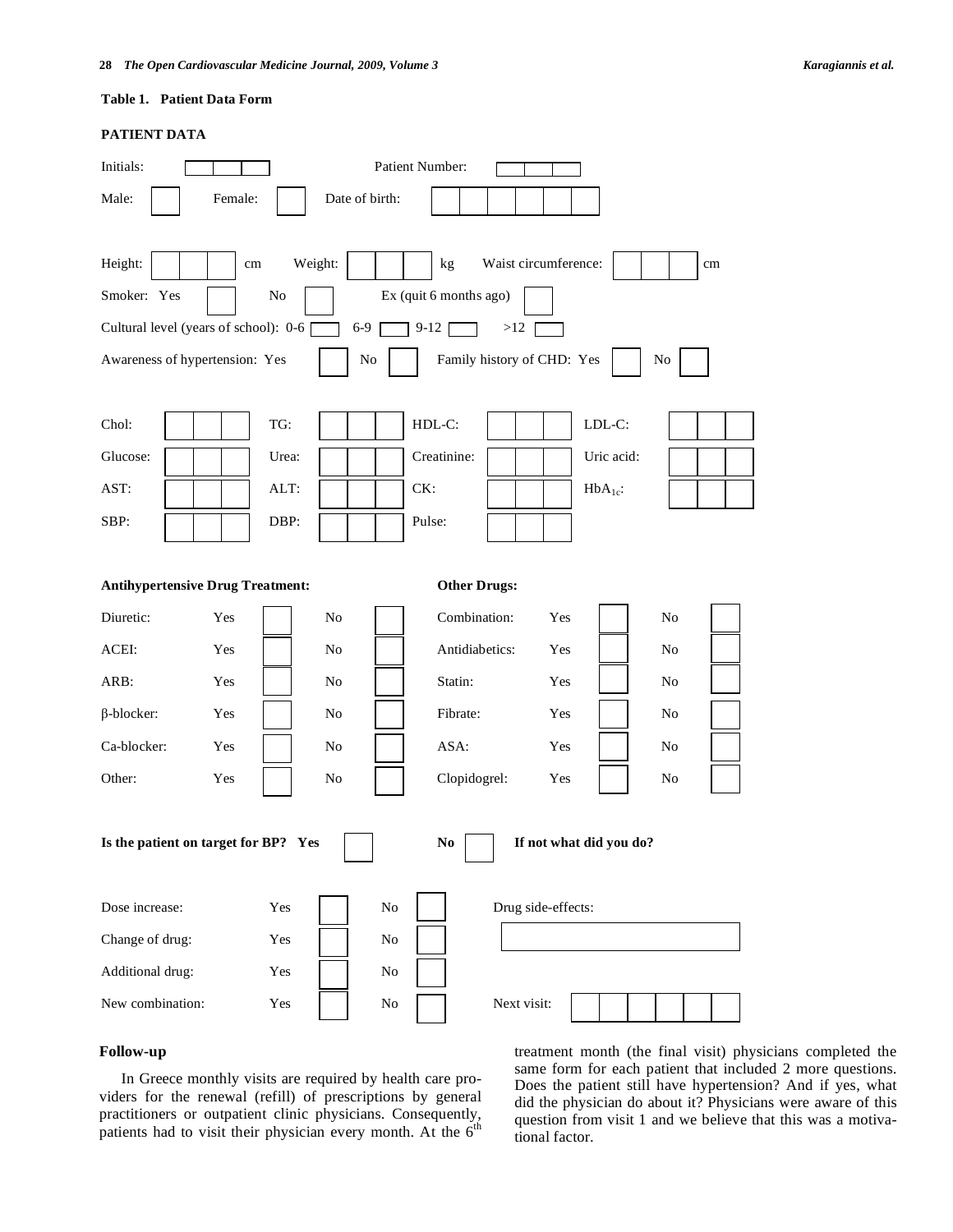There was no "control" group because all patients had hypertension, as well as other vascular risk factors. It was therefore deemed unethical to deprive them of "best medical treatment". Any changes at the final visit were compared with baseline values. The estimated vascular risk was 11.2 and 12.2% at baseline in non-diabetic patients [assessed with the PROspective CV Münster (PROCAM) and Framingham risk engine, respectively; Table **2**] but this was calculated using "on treatment" values. In this context, all patients were taking at least 1 antihypertensive drug and 24.8% of the whole study population were on statins. Furthermore, 16% had T2DM (a CHD risk equivalent [14, 17]) and about 43% had MetS.

### **Laboratory-Based Assessment**

 After an overnight 12h fast, serum total cholesterol, HDL-C, TG, transaminases, creatinine and uric acid levels and plasma glucose levels were measured using an Olympus AU 560 autoanalyser (Medicon Hellas, Athens, Greece) and respective reagents (Olympus Diagnostica GmbH, Clare, Ireland). LDL-C was calculated using the Friedewald for-

# **Table 2. Patient Characteristics at Baseline and at the End of the Study (i.e. After 6 Months)**

|                                                                     | <b>Baseline n=697</b> | End of Study n=697 | $\mathbf{P}$ |
|---------------------------------------------------------------------|-----------------------|--------------------|--------------|
| Age (years $\pm$ SD)                                                | $59\pm8$              |                    |              |
| Men $(\% )$                                                         | 38.7                  |                    |              |
| Years of education (%)                                              |                       |                    |              |
| $<$ 6                                                               | 54.6                  |                    |              |
| $6 - 9$                                                             | 24.8                  |                    |              |
| $10-12$                                                             | 13.7                  |                    |              |
| University education                                                | 6.9                   |                    |              |
| Body weight (kg)                                                    | $82 + 12$             | $79 + 13$          | <b>NS</b>    |
| Waist circumference (cm)                                            | $97 + 13$             | $96 + 9$           | <b>NS</b>    |
| Smoking (%)                                                         | 33.6                  | 32.2               | <b>NS</b>    |
| Systolic BP (mmHg)                                                  | $154 \pm 19$          | $136 \pm 13$       | < 0.0001     |
| Diastolic BP (mmHg)                                                 | $92 + 11$             | $83 + 7$           | < 0.0001     |
| At systolic BP target (%)                                           | 21.8                  | 54.7               | < 0.0001     |
| At diastolic BP target (%)                                          | 32.7                  | 64.2               | < 0.0001     |
| At both systolic and diastolic BP target (%)                        | 19.3                  | 49.2               | < 0.0001     |
| Dyslipidemia (%)                                                    | 59.7                  | 53.6               | <b>NS</b>    |
| Total cholesterol (mg/dl)                                           | $223 \pm 36$          | $205 \pm 28$       | < 0.0004     |
| Triglycerides (mg/dl)                                               | $153 + 44$            | $134 \pm 32$       | < 0.002      |
| $LDL-C$ (mg/dl)                                                     | $143 \pm 31$          | $125 + 23$         | < 0.0001     |
| $HDL-C$ (mg/dl)                                                     | $44 \pm 13$           | $45{\pm}14$        | <b>NS</b>    |
| On lipid targets (in the whole population, $n=697$ ) (%)            | 44.6                  | 72.8               | < 0.0001     |
| On lipid targets (in patients on statins) (%)                       | $17.2 (n=173)$        | 68.8 $(n=273)$     | < 0.0001     |
| Type 2 diabetes mellitus (%)                                        | 16                    | 14.8               | <b>NS</b>    |
| Fasting plasma glucose (mg/dl)                                      | $106 \pm 32$          | $101 + 22$         | < 0.005      |
| $HbA_{1c}$ (%)(in diabetic patients, n=112)                         | $7.4 \pm 0.5$         | $6.1 \pm 0.6$      | < 0.0001     |
| MetS (men)                                                          | 37.8                  | 29.3               | < 0.0001     |
| MetS (women)                                                        | 45.9                  | 34.2               | < 0.0001     |
| Serum creatinine (mg/dl)                                            | $0.90 \pm 0.34$       | $0.89 + 0.27$      | <b>NS</b>    |
| Serum uric acid (mg/dl)                                             | $5.5 \pm 2.4$         | $5.3 \pm 2.6$      | <b>NS</b>    |
| AST (IU/l)                                                          | $24\pm9$              | $23 + 8$           | <b>NS</b>    |
| ALT (IU/l)                                                          | $25 + 11$             | $24\pm9$           | <b>NS</b>    |
| 10-year patient risk PROCAM % (in non-diabetic patients, n=585)     | 11.2                  | $6.6(-41%)$        | < 0.0001     |
| 10-year patient risk Framingham % (in non-diabetic patients, n=585) | 12.2                  | $10.7(-12%)$       | <b>NS</b>    |

BP, blood pressure; LDL-C, low density lipoprotein cholesterol; HDL-C, high density lipoprotein cholesterol; HbA<sub>1c</sub>, glycated hemoglobin; AST, aspartate transaminase; ALT, alanine transaminase; PROCAM, prospective CV münster study; MetS, metabolic syndrome; NS, not significant.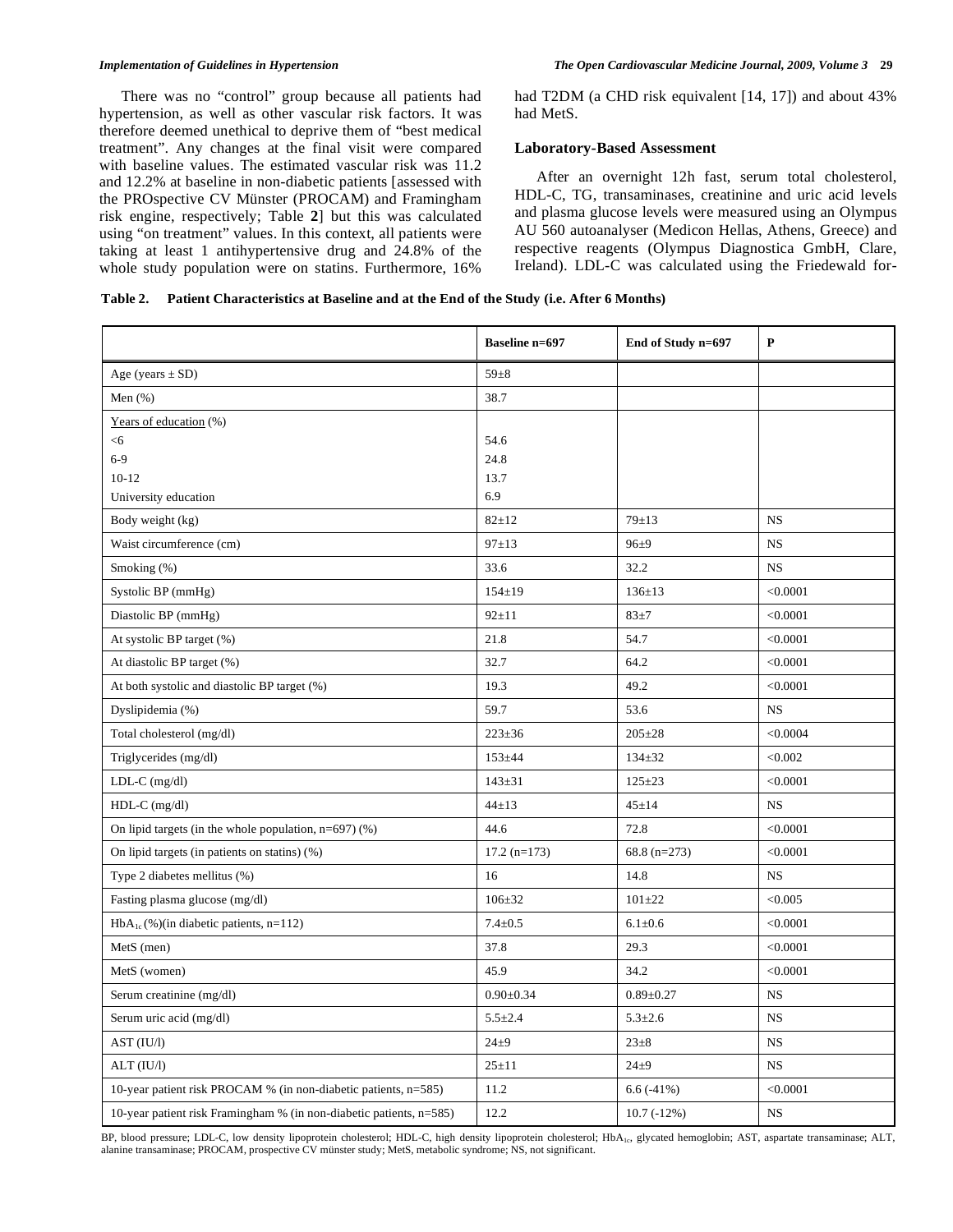mula. Glycated hemoglobin  $(HbA_{1c})$  was determined in diabetic patients with high performance liquid chromatography (HPLC) using the Menarini Diagnostics (Menarini, Greece) reagents (reference range: 4.2-6.5%). All hospital laboratories participate in internal and external quality control schemes.

# **PROCAM and Framingham 10-Year Risk Estimates**

 The PROCAM Trial risk engine [http://www.chdtaskforce.com] calculates the 10-year risk for fatal or nonfatal myocardial infarction (MI), taking into consideration age, LDL-C, HDL-C, TG, smoking habit (including exsmokers), fasting blood glucose, systolic BP (SBP), current antihypertensive treatment and family history of premature CVD.

 The Framingham risk engine [http://www.chdtaskforce.com] does not consider impaired fasting glucose, ex-smoking, high TG levels and family history of premature CVD when calculating the 10-year risk. Moreover, when the 10-year risk is >30% the program does not provide an exact number.

 Since we are comparing pre- with post-intervention calculated risk we allowed an additional  $\pm$  5 years of age beyond the limits set by the PROCAM risk engine. This procedure allowed us to compare a greater number of patients.

#### **Statistical Analysis**

 Analyses were carried out using the SPSS 12.0 software (SPSS Inc., Chicago, IL). All variables had a normal distribution (assessed with the Kolmogorov-Smirnov test) and are reported as mean and standard deviation (SD). The paired samples t-test and Chi-square test were used to evaluate changes in continuous and categorical variables, respectively. A two tailed  $p < 0.05$  was considered significant.

#### **RESULTS**

#### **Baseline Data**

 The baseline characteristics of the 697 hypertensive patients recruited in the study are shown in Tables **2** and **3**. Twenty seven additional patients attended the baseline visit but did not attend the final visit (after 6 months) and are not included in the final analysis. These 27 patients represent 3.9% of the recruited population.

 As already mentioned, all patients were known hypertensives and were receiving at least 1 antihypertensive drug; the mean number of antihypertensive drugs per patient was 1.4. At baseline, 21.8% of patients were on target for SBP (140 mmHg), 32.7% for DBP (90 mmHg) and 19.3% for both SBP and DBP (add to Table **2**). Although the prevalence of dyslipidemia was 59.7%, only 24.8% of patients were receiving statins. At baseline, 44.6% of the whole population was at their lipid targets. Among patients on statins, 17.2% were at their target. At baseline, 12.6% of patients were taking aspirin (ASA).

# **Treatment and Control of Hypertension and Other Vascular Risk Factors**

 As shown in Tables **2** and **3**, the vascular risk factor profile improved significantly during the 6-month follow-up associated with a greater compliance to lifestyle advice (there was a 2-unit increase in adherence to the recommended diet) and a more aggressive pharmacological intervention.

 At the end of the study 54.7% of the patients were on target for SBP, 64.2% for DBP and 49.2% for both SBP and DBP (p<0.0001 for all comparisons *vs*. baseline). Compared with BP at baseline, average SBP was reduced by 18 mmHg  $(p<0.0001)$  and DBP by 9 mmHg  $(p<0.0001)$ . The mean number of antihypertensive drugs per patient increased from 1.4 to 2.8 ( $p<0.0001$ ) and the use of fixed combinations of antihypertensive drugs increased from 20.3% to 37.2%  $(p<0.0001)$ .

 The prevalence of dyslipidemia at the end of the study decreased by 10.2% (53.6% *vs*. 59.7% at baseline, p=0.12). There was a significant 58.1% increase in the percentage of patients on statins (from  $24.8\%$  to  $39.2\%$ ,  $p<0.0001$ ). At the end of the study, 72.8% of the whole population was at their lipid targets (p<0.0001 compared with baseline). Moreover, 68.8% of patients on statins achieved their targets  $(p<0.0001$ compared with baseline).

 There was a significant improvement in the glycemic control in diabetic patients;  $HbA_{1c}$  decreased by 18% (6.1%) *vs*. 7.4% at baseline, p<0.0001). The prevalence of T2DM at the end of study decreased by 7.5% (14.8% *vs*. 16% at baseline, p=0.09). At the end of the study, 14.2% of patients were on antidiabetic drugs and 0.6% were only on diet.

 There was an increase in the use of ASA by 47% (18.5% *vs.* 12.6% at baseline,  $p < 0.0001$ ).

 There was a reduction in the incidence of MetS by 23% in men (29.3% *vs*. 37.8% at baseline, p<0.0001) and by 26% in women (34.2% *vs*. 45.9% at baseline, p<0.0001).

# **Framingham and PROCAM 10-Year CVD Risk Estimates**

 In patients without T2DM (n=585, 84% of the study population), the estimated 10-year CHD risk according to the PROCAM risk engine was significantly reduced by 41% (6.6% *vs*. 11.2% at baseline, p<0.0001). The estimated 10 year risk according to the Framingham risk engine in the same population was reduced by 12% (10.7% *vs*. 12.2% at baseline, p=0.07). We did not estimate the vascular risk in patients with T2DM (n=112, 16% of the study population) because T2DM is considered a CHD risk equivalent (estimated 10-year risk  $> 20\%$ ).

### **Safety and Tolerability**

 Medication was well tolerated and the only reported adverse effects that occurred in more than 2% of the participants were dry cough in users of angiotensin converting enzyme inhibitors (mainly) and of angiotensin receptor blockers (less frequently), as well as ankle oedema in users of calcium antagonists.

#### **DISCUSSION**

 Our pilot program was effective at implementing multifactorial evidence-based treatment in hypertensive patients, with or without other vascular risk factors, and free of CVD at baseline. Lifestyle measures and aggressive pharmacological treatment was associated with a significant increase in the proportion of patients reaching target for SBP (from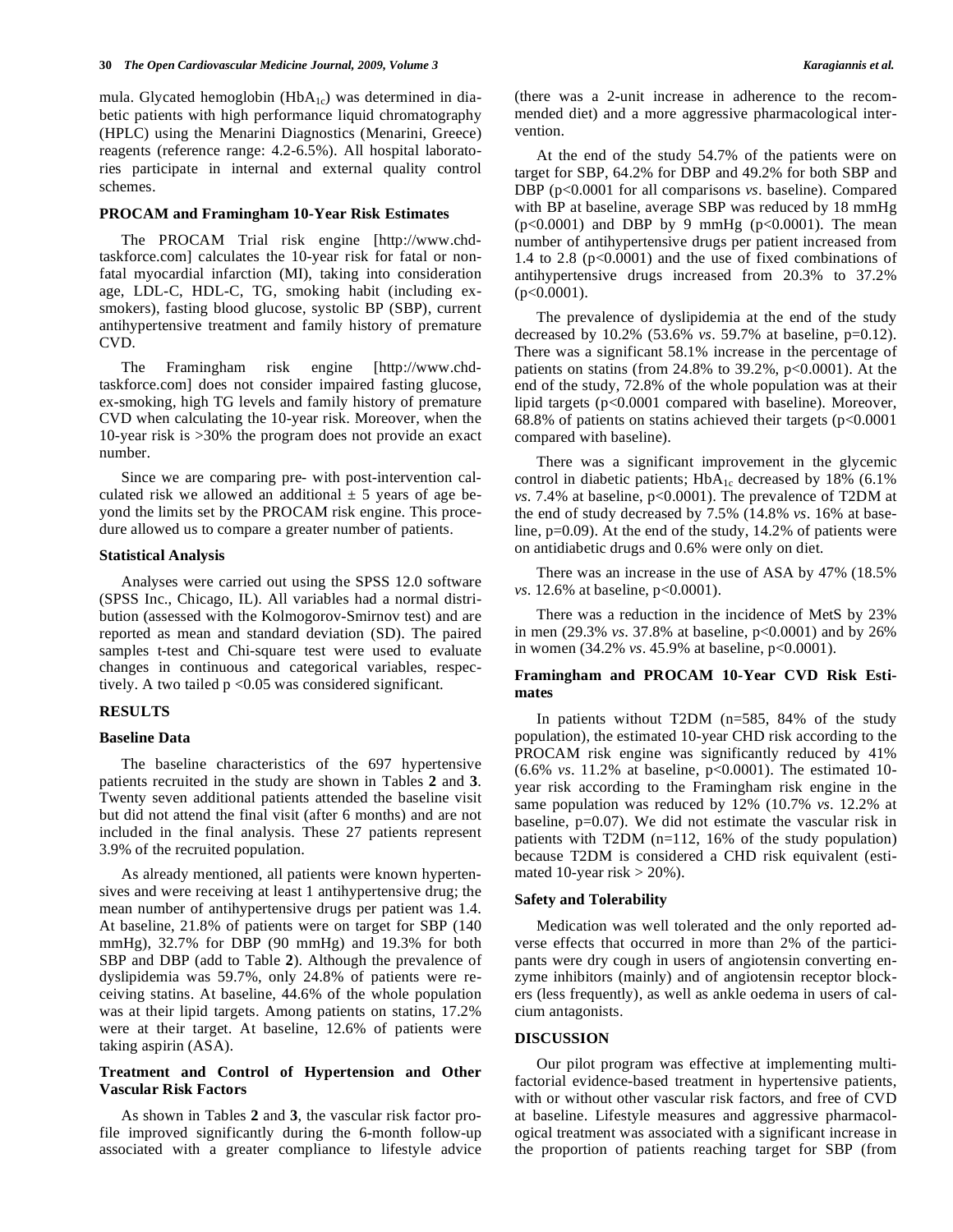|                     | <b>Baseline n=697</b> | End of Study n=697 | p         |
|---------------------|-----------------------|--------------------|-----------|
| Diuretics           | 34.5                  | 48.7               | < 0.0001  |
| ACEIs               | 30.3                  | 49.6               | < 0.0001  |
| ARBs                | 29.6                  | 45.2               | < 0.0001  |
| Beta-blockers       | 24.3                  | 31.7               | <b>NS</b> |
| Calcium antagonists | 29.8                  | 43.5               | < 0.0001  |
| Fixed combinations  | 20.3                  | 37.2               | < 0.0001  |
| Antidiabetic drugs  | 13.6                  | 14.2               | <b>NS</b> |
| <b>Statins</b>      | 24.8                  | 39.2               | < 0.0001  |
| Fibrates            | 1.3                   | 1.8                | <b>NS</b> |
| Aspirin             | 12.6                  | 18.5               | < 0.0001  |

**Table 3. Drug Treatment at Baseline and at the End of the Study (i.e. After 6 Months)** 

All numbers express percent of patients.

ACEIs, angiotensin converting enzyme inhibitors; ARBs, angiotensin receptor blockers; NS, not significant.

21.8% to 54.7%), for DBP (from 32.7% to 64.2%) and for both SBP and DBP (from 19.3% to 49.2%) (p<0.0001 for all comparisons). There was also a 41% reduction in estimated 10-year CHD risk according to the PROCAM risk engine in non-diabetic patients (from 11.2% to 6.6%; p<0.0001). In the same population, estimated CHD risk according to the Framingham risk engine also decreased by 12% but this fall did not achieve significance  $(p=0.07)$ . Thus, it is possible that engines incorporating several additional variables (e.g. PROCAM) capture the vascular risk reduction achieved by a multifactorial approach in a more obvious manner than other calculators that consider fewer factors (e.g. Framingham). Whether this means that new broad based risk calculators are required to accurately assess multifactorial approaches to vascular risk reduction remains to be established.

 The present study is part of 4 pilot best practice implementation enhancement programs aimed at improving risk factor control in 4 different populations of patients with: (i) hypertension (the present study), (ii) dyslipidemia [Hatzitolios *et al*, unpublished observations], (iii) MetS [19], or, (iv) T2DM [Athyros *et al*, unpublished observations]. These programs were similarly effective.

 Large surveys in the US, Canada and Europe (Germany, Sweden, England, Spain and Italy) showed that only 29%, 17% and 10% of hypertensive patients, respectively, had BP levels less than 140/90 mmHg [20]. These findings might be explained by the more aggressive guidelines for hypertension treatment in the US compared with Europe. A recent cross-sectional analysis of the 2004 data from CardioMonitor, an ongoing survey in ambulatory patients with CVD in the US and in 5 European countries (Germany, France, England, Spain and Italy) showed an improvement in control rates [11]. The rate of hypertension control (<140/90 mmHg) was 63% in US and 31-46% in Europe [11]. Several studies evaluated hypertension control rates in Greece [21-25]. In 2001, the Greek component of the European Prospective Investigation into Cancer and nutrition (EPIC) study (26, 913 volunteers from several regions of Greece) showed that BP was controlled only in 15.2% of hypertensive patients [21]. In the Attica study (carried out between 2001 and 2002), only 34% of treated hypertensive patients were adequately controlled [22]. Two smaller regional studies showed that among treated hypertensive patients, 49.5 and 49.1% (of 344 and 103 treated patients, respectively) were controlled [23, 24]. In the Hypertension Study in General Practice in Hellas (HYPERTENSHELL; 11, 950 participants), which was conducted during 2002-2004 across Greece, 32.8% of treated hypertensive patients were adequately controlled [25]. Most of these levels of control are below those achieved in the current study (i.e. 49.2%).

 The 2003 and 2007 European Society of Hypertension / European Society of Cardiology guidelines state that the management of hypertension should depend on the estimated global vascular risk [13, 26]. This is based on the fact that only 20% of hypertensive patients have hypertension alone while the majority has 1 or more additional risk factors [27, 28]. This coexistence of risk factors, which was also evident in our study, produces a total vascular risk that is greater than the sum of the individual factors [29, 30]. It is estimated that in patients with BP of 140-159/90-99 mmHg and at least 1 additional risk factor, reducing SBP by 12 mmHg for 10 years will prevent 1 death for every 11 treated hypertensive patients [31].

 In our study, 59.7% of hypertensive patients had dyslipidemia at baseline. The increase in the use of statins (from 24.8% to 39.2%, p<0.0001) contributed to the significantly improved lipid profile (total cholesterol, LDL-C and TG but not HDL-C levels). The co-existence of hypertension and dyslipidemia confers a greater increase in vascular risk than would be expected with either risk factor alone [32]. Two trials evaluated the benefits associated with the use of statins specifically in hypertensive patients. In the Antihypertensive and Lipid-Lowering Treatment to Prevent Heart Attack Trial - Lipid-Lowering Trial (ALLHAT-LLT) (10, 355 hypertensive patients), pravastatin (40 mg/d) did not reduce CHD events, stroke and all cause mortality significantly more than "usual care" [33]. In contrast, in the Anglo-Scandinavian Cardiac Outcomes Trial - Lipid Lowering Arm (ASCOT-LLA; 10, 305 hypertensive patients with at least 3 other vascular risk factors but free of CHD), atorvastatin (10 mg/d)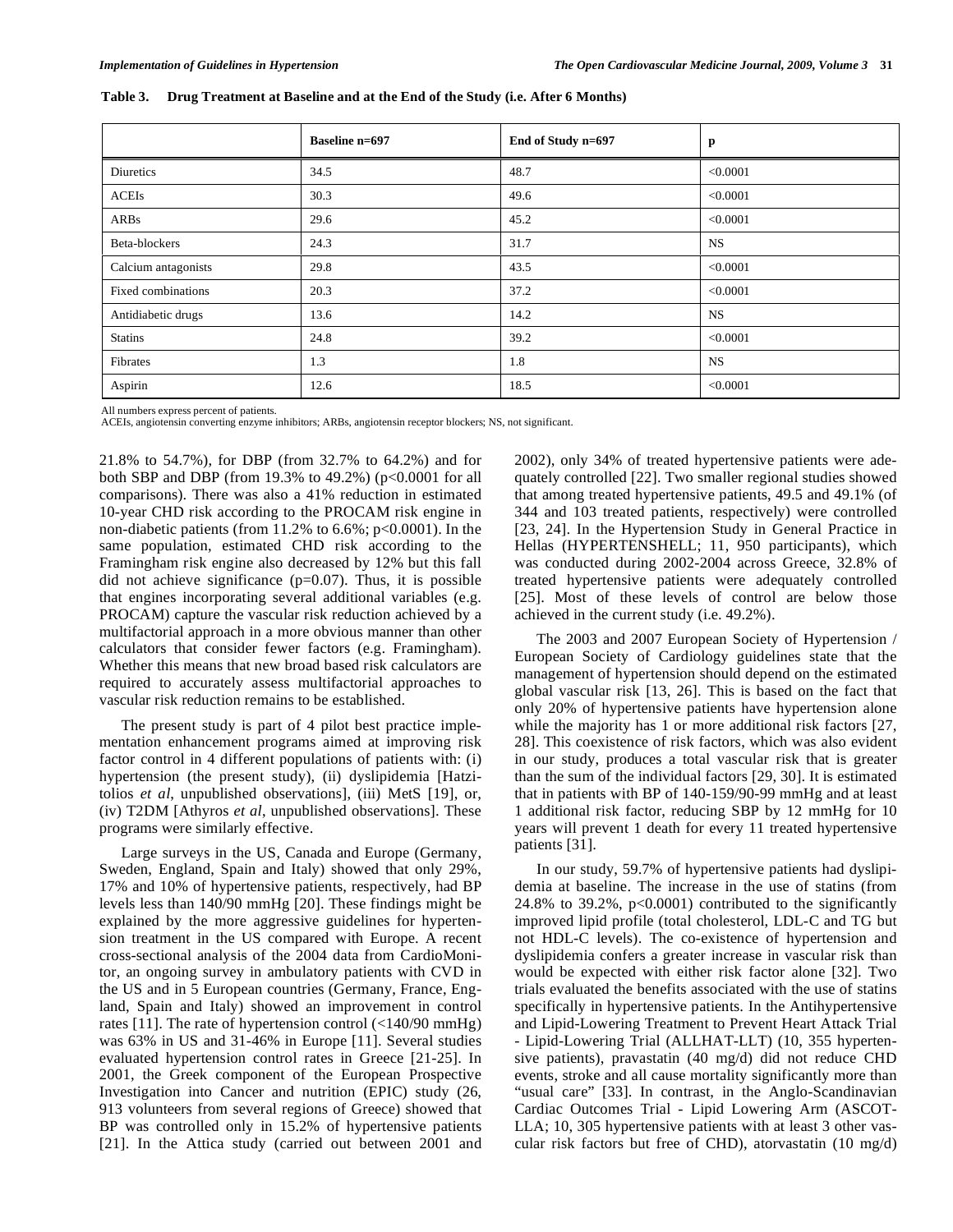significantly reduced vascular events (36%; p=0.0005) and stroke  $(27\%; p=0.024)$  compared with placebo [34]. This discrepancy may be related to several factors, among which is the extent of LDL-C lowering, which was greater in the ASCOT-LLA trial (17 *vs*. 29% relative reduction) [33, 34]. A recent meta-analysis showed that statin therapy reduces vascular morbidity and mortality to the same extent in hypertensive and normotensive patients [35]. There is evidence in secondary prevention that the combination of a statin with angiotensin converting enzyme inhibitors reduces the risk of vascular events more than either drug alone [36]. Furthermore, statins may beneficially influence the BP and some antihypertensive drugs can have a beneficial, neutral or adverse effect on the lipid profile [37-39]. However, we cannot comment on these potential effects using our results.

 Current guidelines state that low-dose ASA should be prescribed to hypertensive patients with established CVD, as well as to patients free of CVD but older than 50 years, with a moderate increase in serum creatinine levels or with a high vascular risk [13]. Antiplatelet therapy should be started after achievement of BP control [13]. The Hypertension Optimal Treatment (HOT) trial showed that treatment of hypertensive patients with ASA resulted in a 15% reduction in major vascular events and a 36% reduction in acute MI [40]. There was no effect on stroke and no increase in intracerebral haemorrhage but a 65% increased risk of major hemorrhagic events was observed [40]. The relatively low percentage of patients receiving ASA in our study (18.5%) may reflect physician reluctance to accept an increased risk of bleeding in a primary prevention setting.

 In the UK Prospective Diabetes Study (UKPDS), hypertensive patients with T2DM benefited from intensive blood glucose control mainly in terms of microvascular complications (a 37% reduction in microvascular complications for each 1% reduction in  $HbA_{1c}$ ) [41]. Other studies showed that improved glycemic control (by lifestyle measures and pharmaceutical interventions) also protects against macrovascular complications [42, 43]. In our study, 16% of hypertensive patients had T2DM and pharmacologic treatment in combination with lifestyle measures resulted in a significant reduction in  $HbA_{1c}$  (from 7.4% to 6.1%, p<0.0001). The prevalence of T2DM at the end of study decreased by 7.5% (from 16% to 14.8%, p=0.09).

 In our study, 37.8% of men and 45.9% of women had MetS at baseline. The prevalence of MetS in the Western World, including Mediterranean Countries, is high [44] but awareness, treatment and control of MetS and its components remain poor [45-47]. MetS confers an increased risk for vascular morbidity and mortality [48-53] and all-cause mortality [48], even in Mediterranean Countries and in the absence of T2DM and/or clinically evident CVD [49, 50, 54, 55]. The combination of lifestyle interventions and drug treatment for all vascular risk factors in our patients resulted in a significant reduction in the prevalence of MetS (from 37.8% to 29.3% in men and from 45.9% to 34.2% in women; p<0.0001 for both comparisons).

### **LIMITATIONS**

 In this study there was no control group due to ethical restrictions, as explained above. Each patient acted as his/her own control and had been on a regular treatment regime for an average of 23 months (range: 8-72 months) prior to inclusion in the study. The estimated fall in vascular risk in hypertensive patients was calculated after intervention for 6 months. The observed benefits may decrease if adherence to lifestyle measures and pharmacological treatment deteriorates in the long run. The PROCAM and Framingham calculations were based on a treated population both at baseline and at the end of the study. Twenty seven patients did not attend the final visit (after 6 months). These patients represent only 3.9% of the baseline population and therefore they were not included in the final analysis. Nevertheless, this should be considered among the limitations of the study.

#### **CONCLUSIONS**

 This is the first study to increase adherence to multiple interventions in hypertensive patients on an outpatient basis, both in primary care and teaching hospitals. Simple, relatively low cost measures (e.g. educating physicians and patients, distributing printed guidelines/brochures and completing a 1-page form) were associated with achieving treatment goals for multiple vascular risk factors. Further work is needed to establish the cost effectiveness and long-term benefits of such programs.

#### **CO-INVESTIGATORS**

 We thank the following physicians for providing patient data. V. Chatzikaloudi and Ch. Kamilali, Health Centre (HC) of Sidirokastro; P. Psaris, Department of Internal Medicine, Genimatas Hospital, Thessaloniki; E. Papastefanou, Department of Internal Medicine, Serres Hospital; A. Taplidis, Department of Internal Medicine, Naousa Hospital; P. Volonakis, Nephrology Unit, Department of Internal Medicine, Agios Dimitrios Hospital, Thessaloniki; E. Thoma, HC of Deskati; K. Ioannou, HC of Sohos; E. Mandikou, HC of Langadas; K. Gaitanaki, HC of Krya Vrysi; A. El. Hatimi, HC of Zichni; E. Hartamba, HC of Sappes; K. Stefanidou, HC of Skydra; G. Pipertzis, HC of Strymoniko.

#### **ACKNOWLEDGEMENTS**

 We thank the following employees of the Regional (Bureau) Authority of the Ministry of Health for Northern Greece-Central Macedonia for their contribution in the study. A. Trichopoulou, Department Head and D. Florinis, A. Kakafika.

# **DECLARATION OF INTEREST**

 This study was conducted independently under the auspices of the Regional Bureau (Authority) of the Ministry of Health for Northern Greece - Central Macedonia. No company or institution supported it financially. Some of the authors have given talks, attended conferences and participated in other trials or advisory boards sponsored by various pharmaceutical companies.

#### **REFERENCES**

- [1] Lewington S, Clarke R, Qizilbash N, Peto R, Collins R. Prospective studies collaboration. Age-specific relevance of usual blood pressure to vascular mortality: a meta-analysis of individual data for one million adults in 61 prospective studies. Lancet 2002; 360: 1903-13.
- [2] Chobanian AV, Bakris GL, Black HR, *et al*. Joint National Committee on Prevention, Detection, Evaluation, and Treatment of High Blood Pressure. National Heart, Lung, and Blood Institute; National High Blood Pressure Education Program Coordinating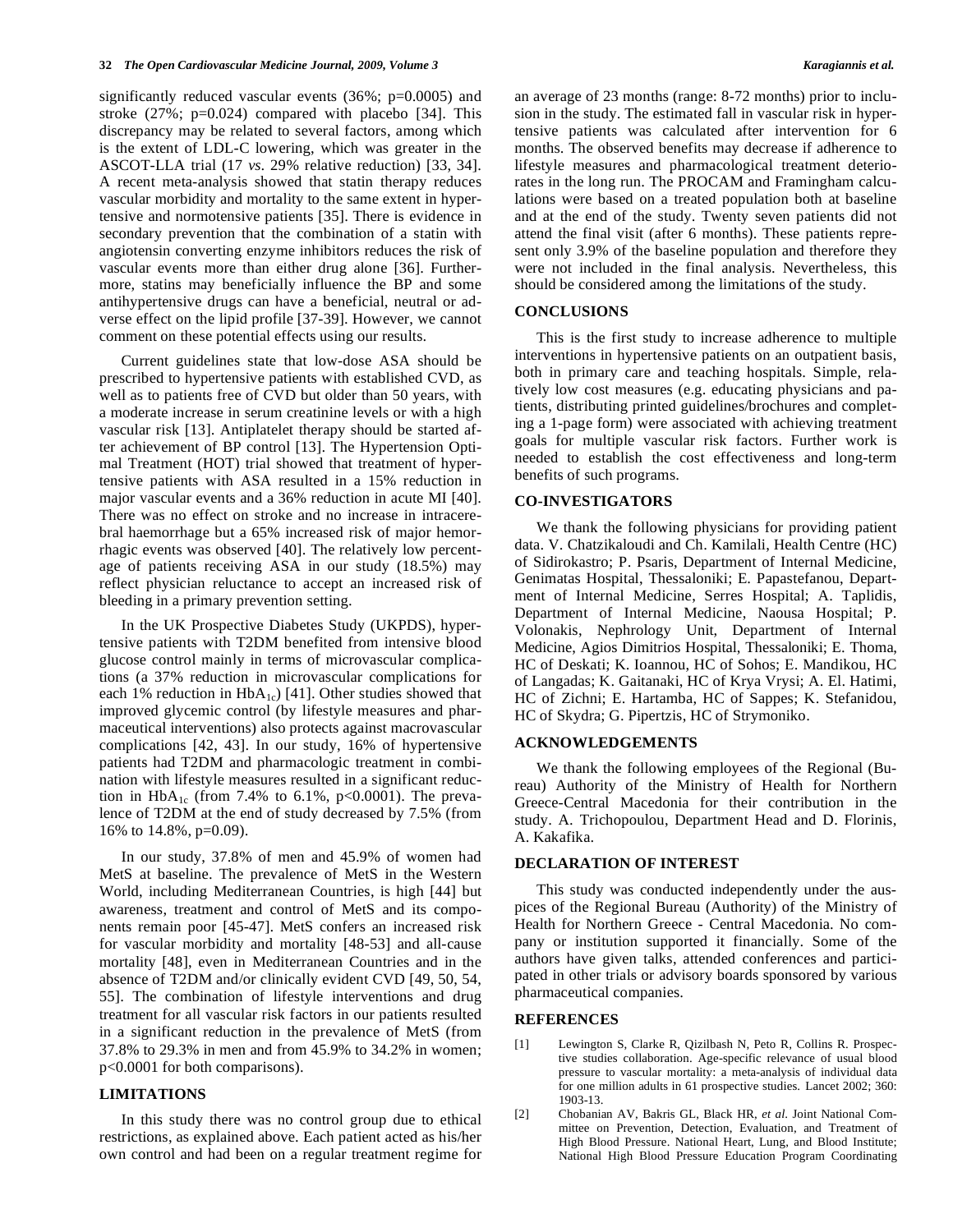Committee. Seventh report of the Joint National Committee on Prevention, Detection, Evaluation, and Treatment of High Blood Pressure. Hypertension 2003; 42: 1206-52.

- [3] Turnbull F. Blood pressure lowering treatment Trialists' Collaboration. Effects of different blood-pressure-lowering regimens on major CV events: results of prospectively-designed overviews of randomised trials. Lancet 2003; 362: 1527-35.
- [4] Staessen JA, Wang JG, Thijs L. CV prevention and blood pressure reduction: a quantitative overview updated until 1 March 2003. J Hypertens 2003; 21: 1055-76.
- [5] Staessen JA, Gasowski J, Wang JG, *et al*. Risks of untreated and treated isolated systolic hypertension in the elderly: meta-analysis of outcome trials. Lancet 2000; 355: 865-72.
- [6] Gueyffier F, Boutitie F, Boissel JP, *et al*. Effect of antihypertensive drug treatment on CV outcomes in women and men. A metaanalysis of individual patient data from randomized, controlled trials. The INDANA Investigators. Ann Intern Med 1997; 126: 761-7.
- [7] Turnbull F, Neal B, Algert C, *et al*. Blood pressure lowering treatment Trialists' Collaboration. Effects of different blood pressurelowering regimens on major CV events in individuals with and without diabetes mellitus: results of prospectively designed overviews of randomized trials. Arch Intern Med 2005; 165: 1410-9.
- [8] Neal B, MacMahon S, Chapman N. Effects of ACE inhibitors, calcium antagonists, and other blood-pressure-lowering drugs: results of prospectively designed overviews of randomised trials. Blood pressure lowering treatment Trialists' Collaboration. Lancet 2000; 356: 1955-64.
- [9] Mancia G, Grassi G. Systolic and diastolic blood pressure control in antihypertensive drug trials. J Hypertens 2002; 20: 1461-4.
- [10] Ostchega Y, Dillon CF, Hughes JP, Carroll M, Yoon S. Trends in hypertension prevalence, awareness, treatment, and control in older U.S. adults: data from the National Health and Nutrition Examination Survey 1988 to 2004. J Am Geriatr Soc 2007; 55: 1056-65.
- [11] Wang YR, Alexander GC, Stafford RS. Outpatient hypertension treatment, treatment intensification, and control in Western Europe and the United States. Arch Intern Med 2007; 167: 141-7.
- [12] Karagiannis A, Tziomalos K, Krikis N, Sfikas G, Dona K, Zamboulis C. The unilateral measurement of blood pressure may mask the diagnosis or delay the effective treatment of hypertension. Angiology 2005; 56: 565-9.
- [13] Mancia G, De Backer G, Dominiczak A, *et al*. Guidelines for the management of arterial hypertension: The task force for the management of arterial hypertension of the European Society of Hypertension (ESH) and of the European Society of Cardiology (ESC). J Hypertens 2007; 25: 1105-87.
- [14] Grundy SM, Cleeman JI, Merz CN, *et al*. Implications of recent clinical trials for the National Cholesterol Education Program Adult Treatment Panel III guidelines. Circulation 2004; 110: 227-39.
- [15] UK HDL-C Consensus Group. Role of fibrates in reducing coronary risk: a UK Consensus. Curr Med Res Opin 2004; 20: 241-7.
- [16] Expert Committee on the Diagnosis and the Classification of Diabetes Mellitus. Report of the Expert Committee on the Diagnosis and the Classification of Diabetes Mellitus. Diabetes Care 1997; 20: 1183-97.
- [17] The Third Report of the National Cholesterol Education Program (NCEP) Expert Panel on Detection, Evaluation, and Treatment of High Blood Cholesterol In Adults (Adult Treatment Panel III). JAMA 2001: 285: 2486-97.
- [18] Panagiotakos DB, Pitsavos C, Stefanadis C. Dietary patterns: A Mediterranean diet score and its relation to clinical and biological markers of cardiovascular disease risk. Nutr Metab Cardiovasc Dis 2006; 16: 559-68.
- [19] Athyros VG, Karagiannis A, Hatzitolios A, *et al*. Standardized arrangement for a guideline driven treatment of the metabolic syndrome. The SAGE - METS Study. Curr Med Res Opin 2009; 25: 971-80.
- [20] Wolf-Maier K, Cooper RS, Kramer H, *et al*. Hypertension treatment and control in five European countries, Canada, and the United States. Hypertension 2004; 43: 10-7.
- [21] Psaltopoulou T, Orfanos P, Naska A, Lenas D, Trichopoulos D, Trichopoulou A. Prevalence, awareness, treatment and control of hypertension in a general population sample of 26, 913 adults in the Greek EPIC study. Int J Epidemiol 2004; 33: 1345-52.
- [22] Panagiotakos DB, Pitsavos CH, Chrysohoou C, *et al*. Status and management of hypertension in Greece: role of the adoption of a Mediterranean diet: the Attica study. J Hypertens 2003; 21: 1483-9.
- [23] Stergiou GS, Thomopoulou GC, Skeva II, Mountokalakis TD. Prevalence, awareness, treatment, and control of hypertension in Greece: the Didima study. Am J Hypertens 1999; 12: 959-65.
- [24] Skliros EA, Papaioannou I, Sotiropoulos A, Giannakaki G, Milingou M, Lionis C. A high level of awareness but a poor control of hypertension among elderly Greeks. The Nemea primary care study. J Hum Hypertens 2002; 16: 285-7.
- [25] Efstratopoulos AD, Voyaki SM, Baltas AA, *et al*. Prevalence, awareness, treatment and control of hypertension in Hellas, Greece: the hypertension study in general practice in Hellas (HYPERTEN-SHELL) national study. Am J Hypertens 2006; 19: 53-60.
- [26] European Society of Hypertension-European Society of Cardiology Guidelines Committee. European Society of Hypertension-European Society of Cardiology guidelines for the management of arterial hypertension. J Hypertens 2003; 21: 1011-53.
- [27] Kannel WB. Risk stratification in hypertension: new insights from the Framingham Study. Am J Hypertens 2000; 13(1 Pt 2): 3S-10S.
- [28] Mancia G, Parati G, Borghi C, *et al*. Hypertension prevalence, awareness, control and association with metabolic abnormalities in the San Marino population: the SMOOTH study. J Hypertens 2006; 24: 837-43.
- [29] Asia Pacific Cohort Studies Collaboration. Joint effects of systolic blood pressure and serum cholesterol on CV disease in the Asia Pacific region. Circulation 2005; 112: 3384-90.
- [30] Multiple Risk Factor Intervention Trial Research Group. Relationship between baseline risk factors and coronary heart disease and total mortality in the Multiple Risk Factor Intervention Trial. Prev Med 1986; 15: 254-73.
- [31] Whitworth JA. World Health Organization, International Society of Hypertension Writing Group. World Health Organization (WHO)/International Society of Hypertension (ISH) statement on management of hypertension. J Hypertens 2003; 21: 1983-92.
- [32] Neaton JD, Wentworth D. Serum cholesterol, blood pressure, cigarette smoking, and death from coronary heart disease. Overall findings and differences by age for 316, 099 white men. Multiple Risk Factor Intervention Trial Research Group. Arch Intern Med  $1992: 152: 56-64$
- [33] ALLHAT Officers and Coordinators for the ALLHAT Collaborative Research Group. The antihypertensive and lipid-lowering treatment to prevent heart attack trial. Major outcomes in moderately hypercholesterolemic, hypertensive patients randomized to pravastatin *vs*. usual care. JAMA 2002; 288: 2998-3007.
- [34] Sever PS, Dahlöf B, Poulter NR, *et al*. Prevention of coronary and stroke events with atorvastatin in hypertensive patients who have average or lower-than-average cholesterol concentrations, in the Anglo-Scandinavian Cardiac Outcomes Trial--Lipid Lowering Arm (ASCOT-LLA): a multicentre randomised controlled trial. Lancet 2003; 361: 1149-58.
- [35] Messerli FH, Pinto L, Tang SS, *et al*. Impact of systemic hypertension on the CV benefits of statin therapy--a meta-analysis. Am J Cardiol 2008; 101: 319-25.
- [36] Athyros VG, Mikhailidis DP, Papageorgiou AA, *et al*. Effect of statins and ACE inhibitors alone and in combination on clinical outcome in patients with coronary heart disease. J Hum Hypertens 2004; 18: 781-8.
- [37] Milionis HJ, Liberopoulos EN, Elisaf MS, Mikhailidis DP. Analysis of antihypertensive effects of statins. Curr Hypertens Rep 2007; 9: 175-83.
- [38] Papadakis JA, Ganotakis ES, Jagroop IA, Mikhailidis DP, Winder AF. Effect of hypertension and its treatment on lipid, lipoprotein (a), fibrinogen, and bilirubin levels in patients referred for dyslipidemia. Am J Hypertens 1999; 12: 673-81.
- [39] Karagiannis A, Mikhailidis DP, Kakafika AI, Tziomalos K, Athyros VG. Atenolol: differences in mode of action compared with other antihypertensives. An opportunity to identify features that influence outcome? Curr Pharm Des 2007; 13: 229-39.
- [40] Hansson L, Zanchetti A, Carruthers SG, *et al*. Effects of intensive blood-pressure lowering and low-dose aspirin in patients with hypertension: principal results of the Hypertension Optimal Treatment (HOT) randomised trial. Lancet 1998; 351: 1755-62.
- [41] No author listed. Intensive blood-glucose control with sulphonylureas or insulin compared with conventional treatment and risk of complications in patients with type 2 diabetes (UKPDS 33). UK Prospective Diabetes Study (UKPDS) Group. Lancet 1998; 352: 837-53.